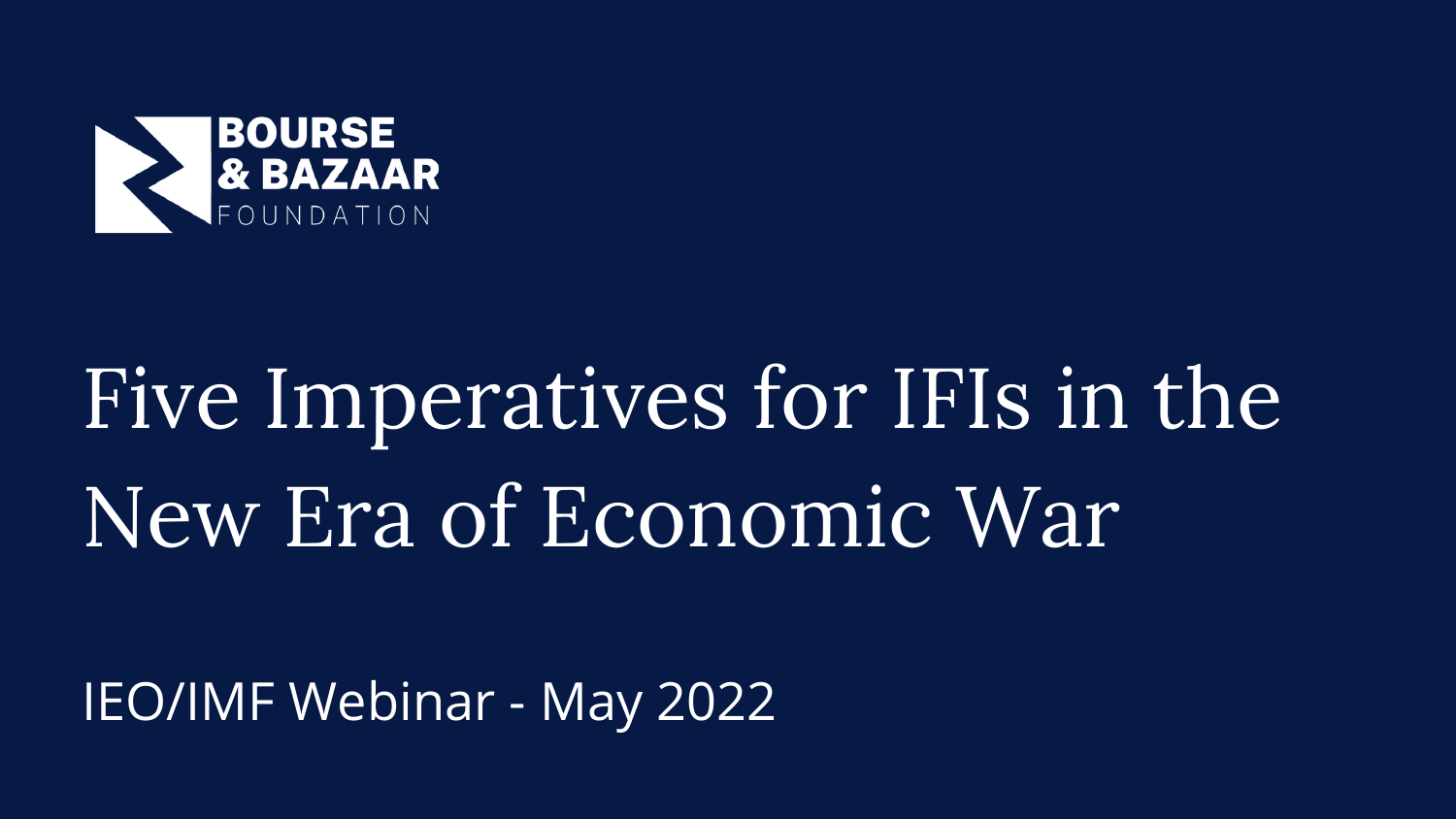# Retooling IFIs for New Challenges

IFIs must be able to nimbly navigate the new global economy shaped by sanctions. Existing IFIs must acquire new capabilities, including compliance and regulatory functions and sanctions-specific economic and operational expertise.

It may be necessary to establish a dedicated institution mandated to extend financing to countries in which targeted sanctions are being applied, in which sanctions are having indirect effects, or in which sanctions have recently been lifted.



- 
- 
- 
- 
-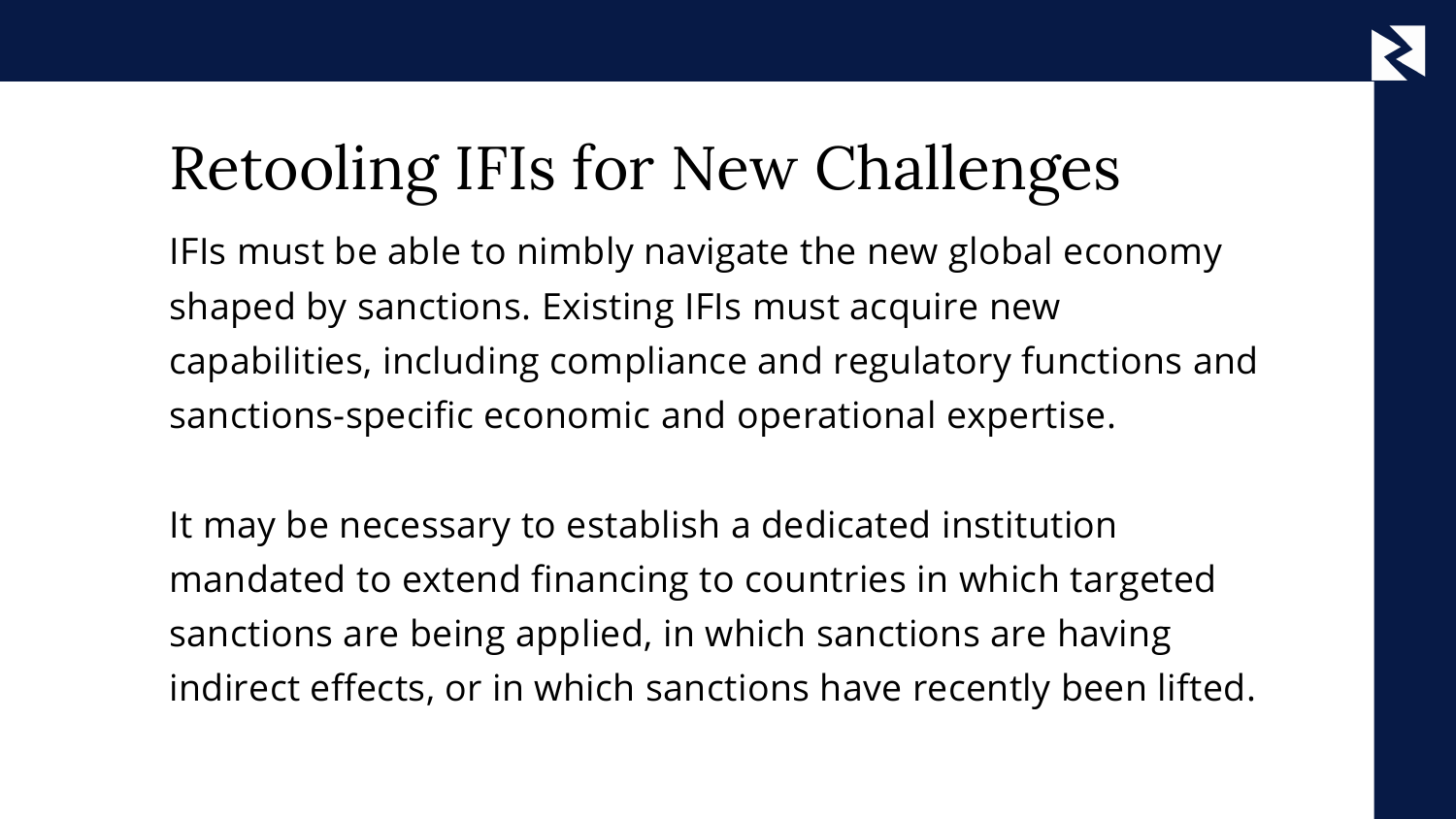IFIs are the backbone of the global economy. The credibility of globalisation based on the free flow of goods and capital is at stake as the greater use of sanctions risks creating two or more economic blocs.

### Preserve the Global Economy **1.**

IFIs ought to proactively defend the globalised economy by providing financing for projects that help maintain the integrity of global supply chains and minimise the effect of sanctions on global commodities prices.

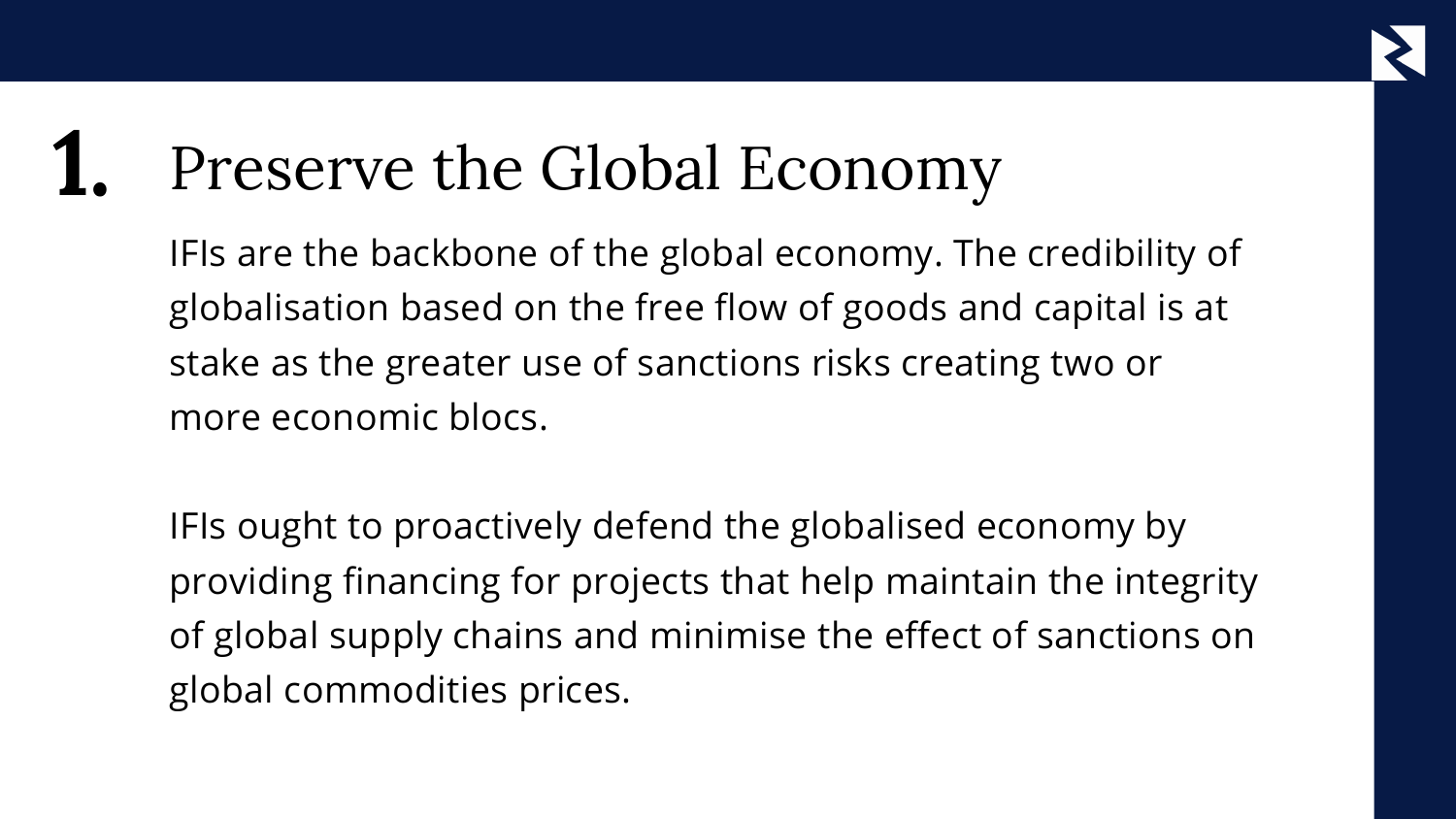IFIs have spent decades making investments in lower and middleincome countries with the aim of increasing general economic prosperity. But the development of these countries is complicated by the increased use of sanctions. Factors such as high commodities prices and bank de-risking can impede development.

### Protect Investments **2.**

IFIs ought to intervene to protect their return on investment by supporting the resilience of countries in the new global economic environment shaped by sanctions.

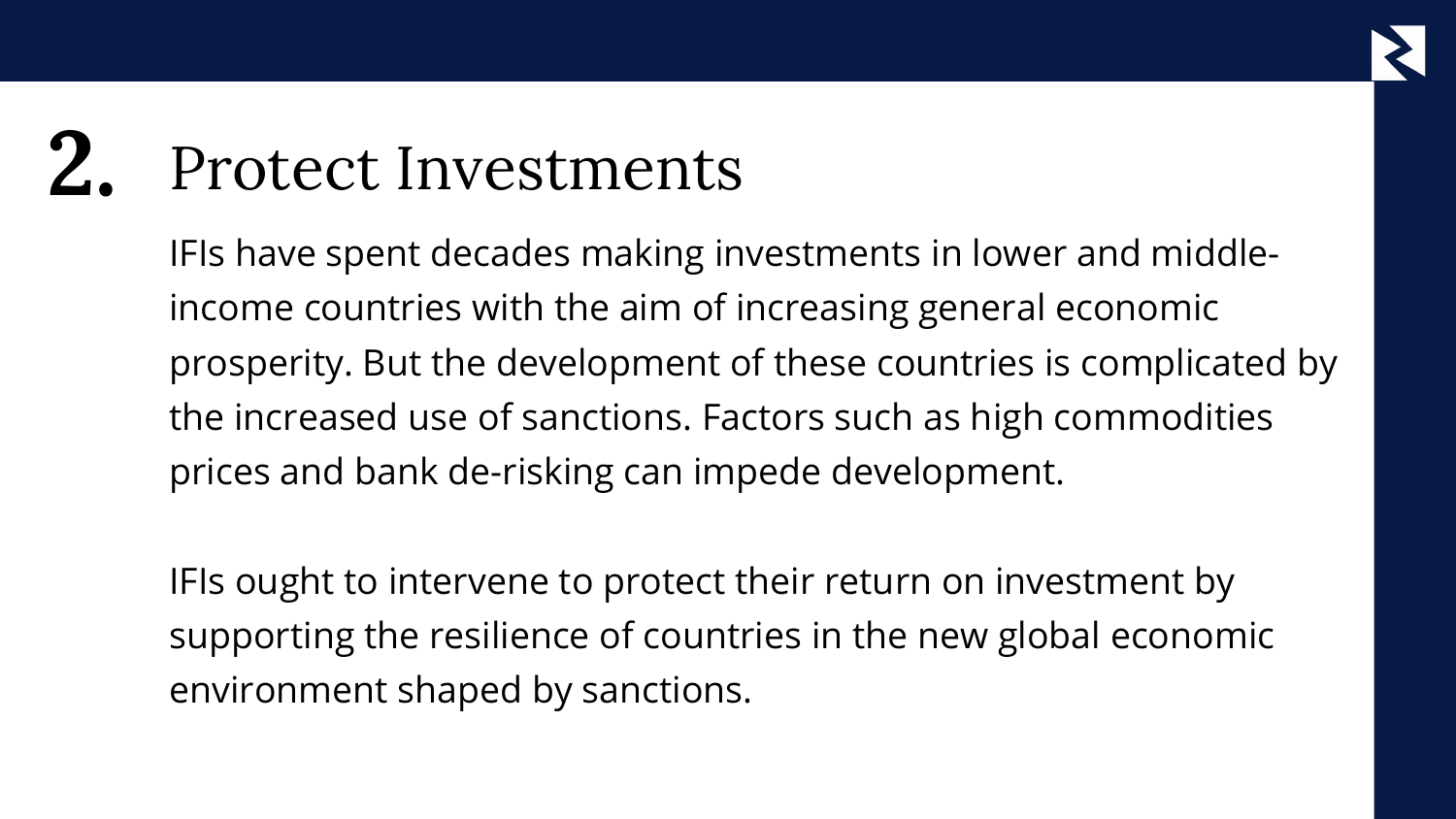The application of sanctions can create significant costs for third countries with can be considered a kind of externality.

### Address Externalities **3.**

If IFIs are mandated to help third countries mitigate the negative economic consequences of sanctions programmes, then the funding of the IFIs in accordance with this mandate might offer one means by which countries that apply sanctions are forced to internalise the cost of sanctions programmes. This may help delimit the use of sanctions.

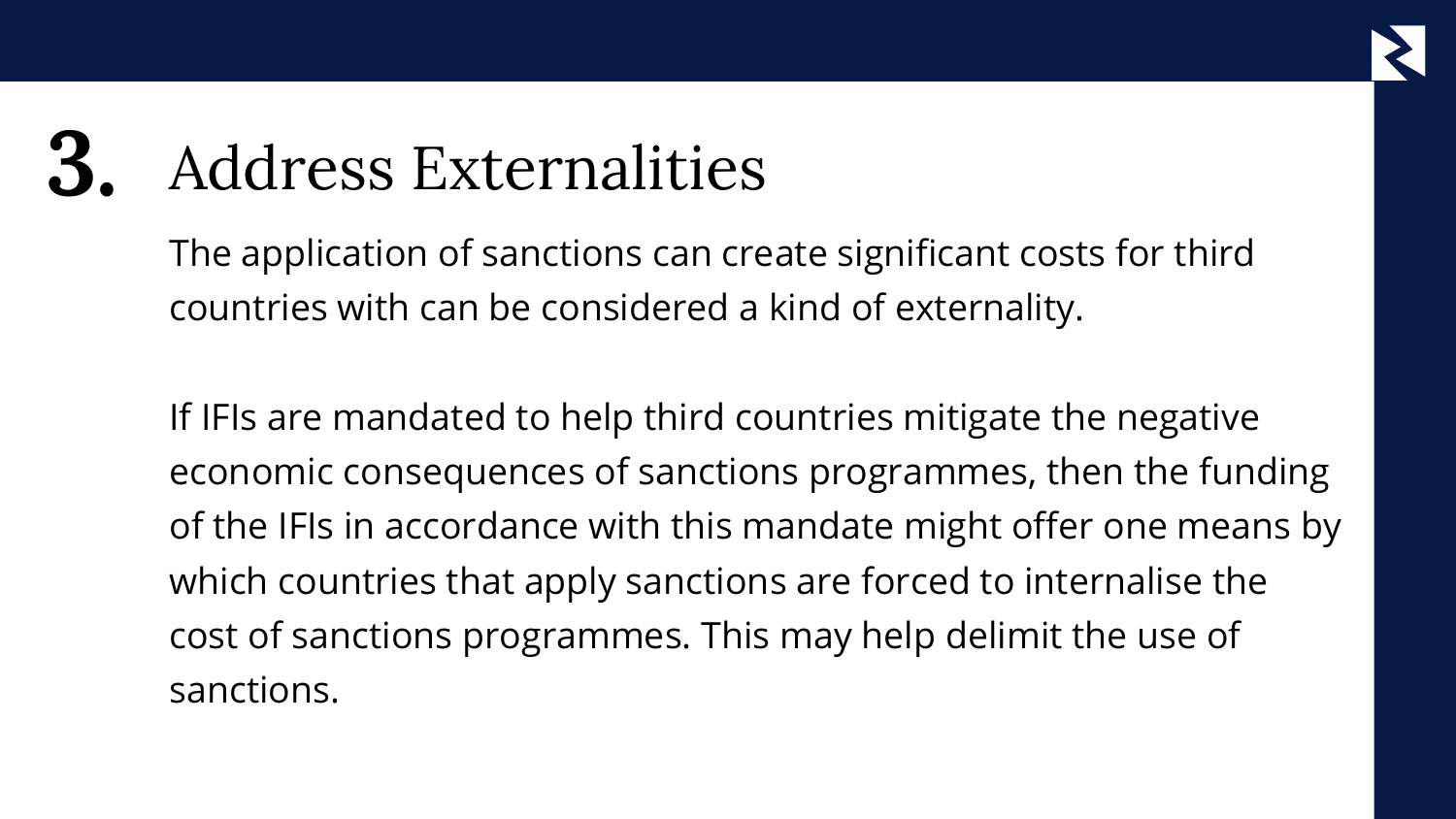Countries that are targeted by "economic war" experience infrastructural and institutional degradation that can be understood as a kind of "economic war."

### Engage in Reconstruction **4.**

Successful sanctions relief requires not only the lifting of sanctions, but also an active effort to remediate harms and rebuild infrastructure and institutions within a reconstruction paradigm. IFIs have a critical role as providers of reconstruction (and reparations) financing in the initial period when most banks will be reluctant to engage.

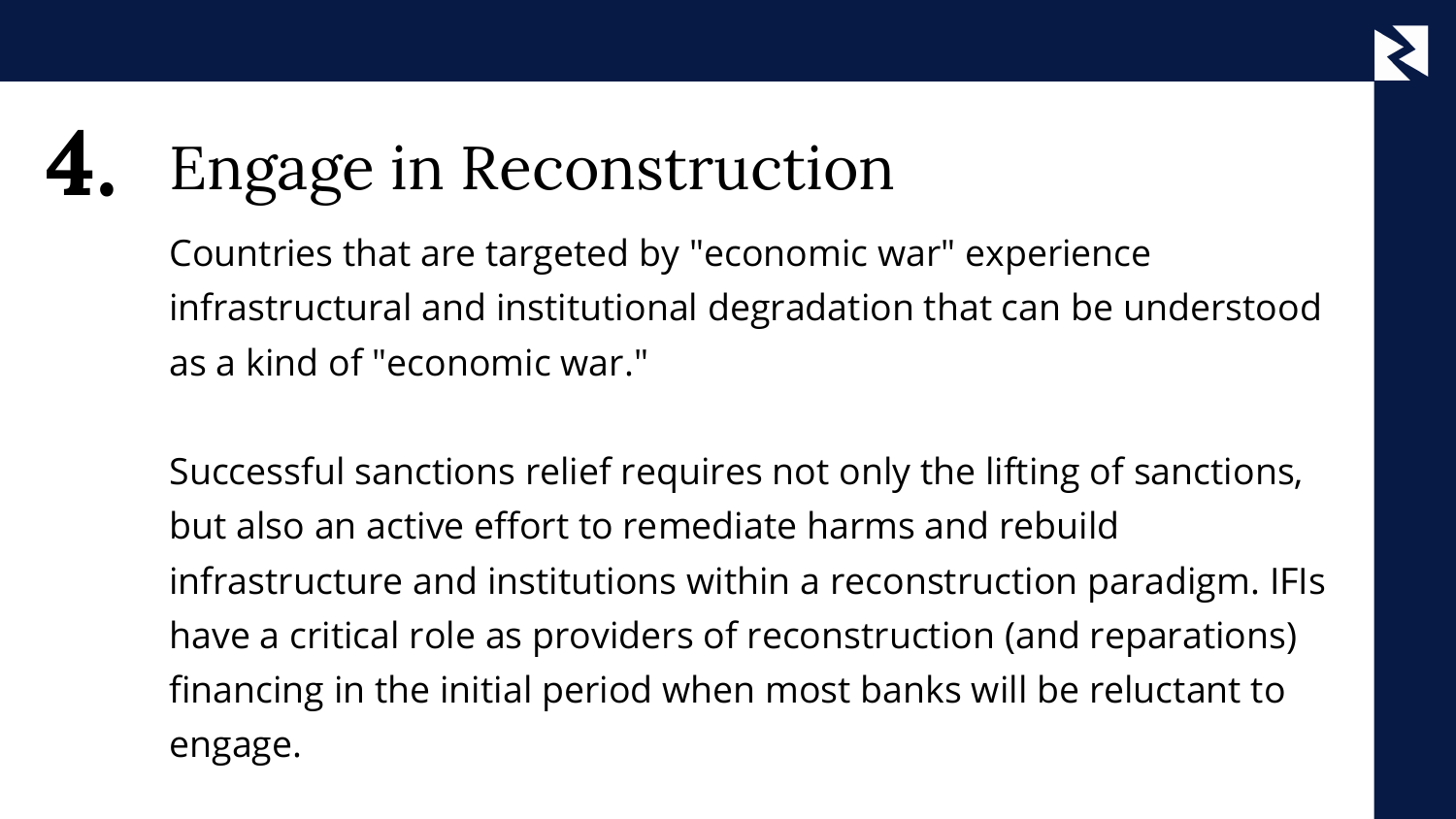The increased use of sanctions jeopardises the ability to coordinate global responses to sudden crises, such as pandemics, or ongoing crises such as climate change.

### Coordinate for Global Crises **5.**

IFIs ought to position themselves as platforms that can quickly, reliably, and apolitically mobilise funding and technical expertise to deal with various global challenges despite the many sanctions programmes that may be in place that might otherwise impede those responses.